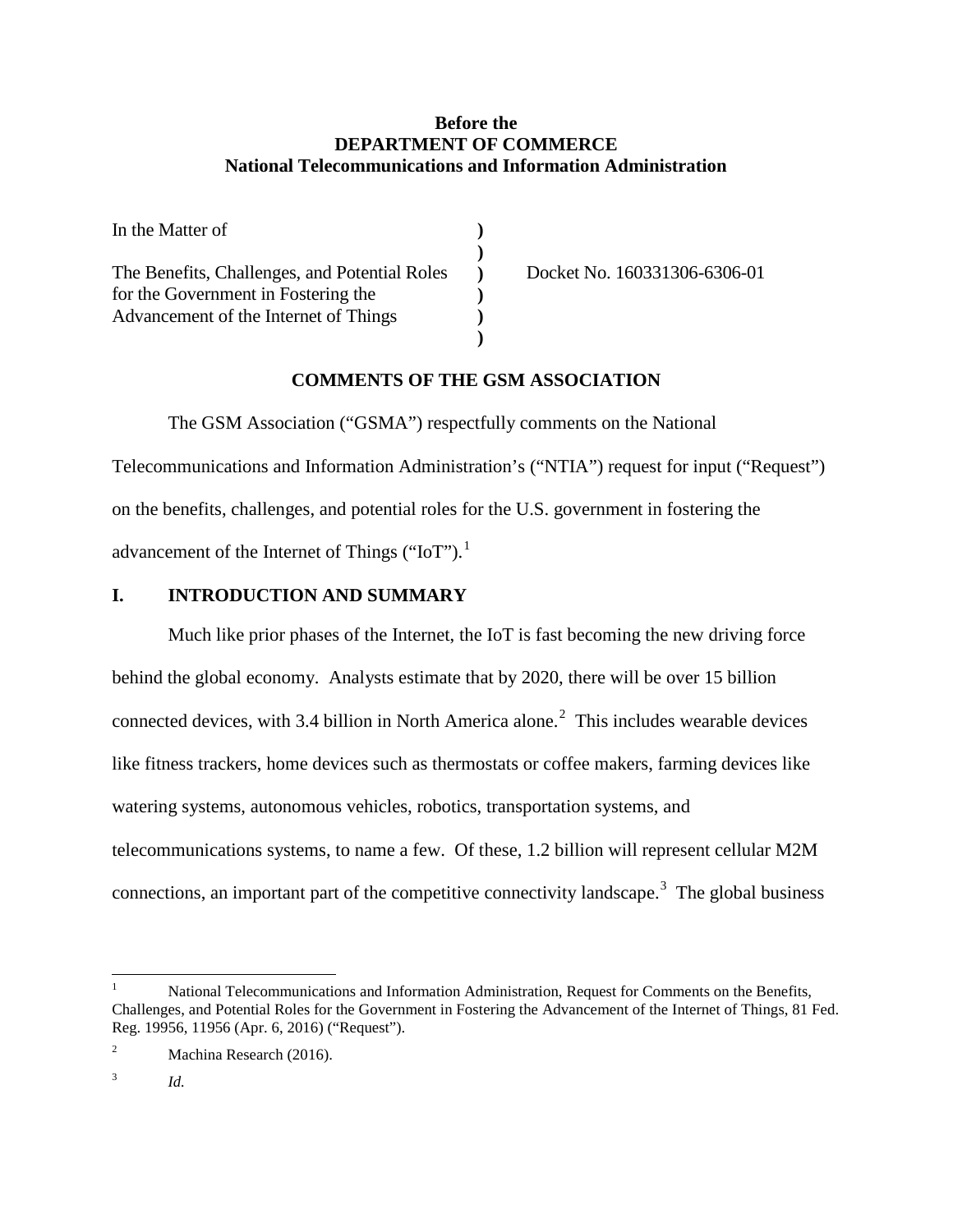impact of M2M—achieved through cost reductions and improved quality of service—may reach \$[4](#page-1-0).5 trillion in that same timeframe.<sup>4</sup>

IoT offers unrivalled opportunities for economic productivity and innovation; it can even create entirely new markets. The positive impacts of IoT on citizens, consumers, businesses, and governments will include improving individual health and well-being, helping governments reduce healthcare and other costs, improving consumers' quality of life, reducing carbon footprints, increasing access to education and other public services, improving transportation safety, and energy efficiency. Globally, nations are scrambling to seize the opportunities this new digital age promises.

And although it is developing quickly, IoT still is in its infancy. Its many opportunities could be lost without the right enabling conditions. To accelerate the emergence of IoT-led growth and ensure the full realization of its benefits, the United States should focus on the following critical imperatives.

*First*, the United States should forbear from regulating IoT and avoid reflexively extending legacy regulations designed for outdated technologies to the IoT. As the IoT unfolds, market forces will best address legal and regulatory challenges and encourage the creation of innovative solutions. Regulators and policymakers should avoid attempts to develop laws to deal with challenges that IoT proliferation *might* bring, and instead allow the IoT to develop within the private sector. The U.S. government also should work to curtail regulations at the state and local level that could impede IoT deployment. This approach will encourage investment and innovation and drive consumer adoption.

<span id="page-1-0"></span>

 <sup>4</sup> PriceWaterhouseCoopers, Report, Realising the Benefits of Mobile-Enabled IoT solutions (March 2015).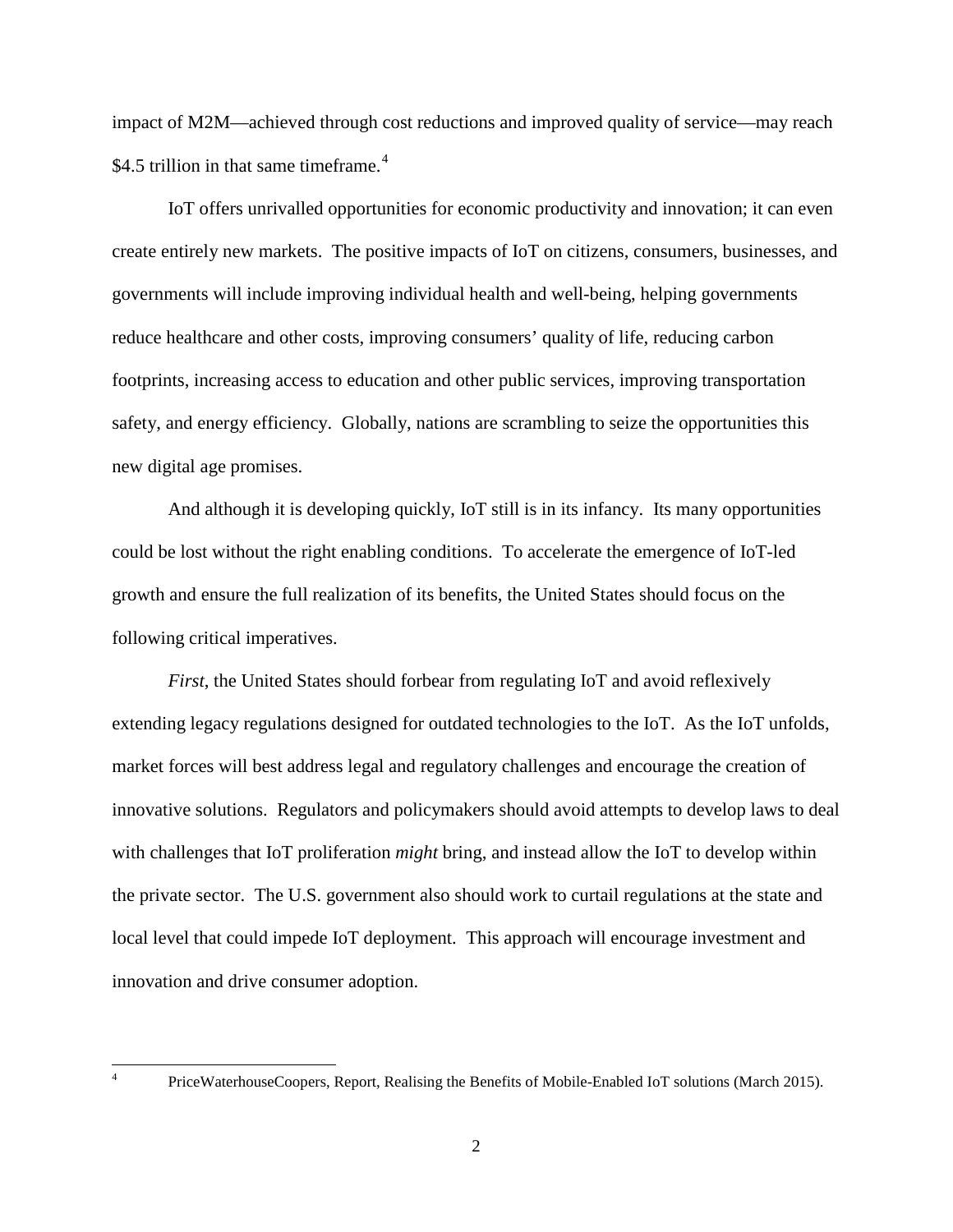*Second*, the U.S. government should support and promote industry alignment around interoperable, industry-led specifications and standards across the global IoT ecosystem. Many possible applications of the IoT have been conceived, but they will not be realized until cohesive interoperability and technical standards have been developed to allow the IoT to grow to scale and reach its full potential. To encourage the development of interoperable standards without hindering innovation, policy frameworks should be technology- and service-neutral and treat equivalent services similarly.

*Third*, the U.S. government should promote the allocation of globally harmonized spectrum that can support IoT. International harmonization is essential in all personal mobile communications, but will be even more so for M2M devices. To be cost effective, devices should only need to support a minimal number of frequency bands. This will also permit equipment manufacturers to achieve truly global—not just national or regional—scale.

*Fourth*, the U.S. government should encourage industry to build trust into IoT devices. Existing laws and regulations, operating in tandem with self-regulatory regimes and best practices, will provide sufficient protection to consumers as the IoT develops. Regulators should refrain from stove-piping general issues of privacy and security within IoT by creating IoTspecific approaches. In doing so, regulators also can guard against the potential for multiple, overlapping, or inconsistent regulatory frameworks for privacy and security.

*Finally*, the U.S. government should engage on a bilateral and multilateral basis, as appropriate, to ensure that international IoT activities similarly encourage competition, investment, and innovation. Regulatory interference at this stage—from any source—could lead to fragmentation and impede innovation, inhibiting the IoT's ability to reach its full potential to deliver benefits to consumers.

3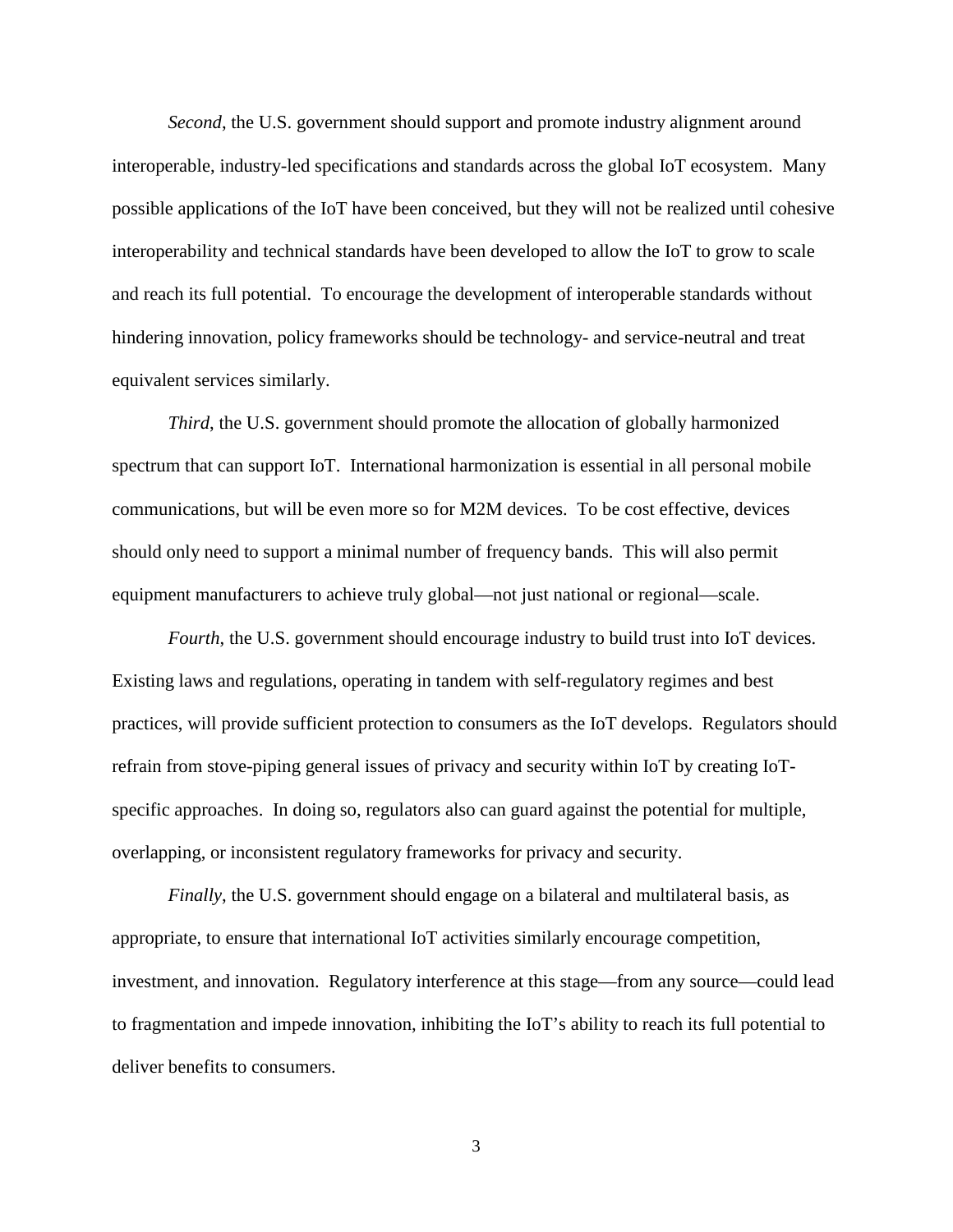### **II. DISCUSSION**

#### **A. General Questions**

- 1. *Are the challenges and opportunities arising from IoT similar to those that governments and societies have previously addressed with existing technologies, or are they different, and if so, how?*
	- a. *What are the novel technological challenges presented by IoT relative to existing technological infrastructure and devices, if any? What makes them novel?*
	- b. *What are the novel policy challenges presented by IoT relative to existing technology policy issues, if any? Why are they novel? Can existing policies and policy approaches address these new challenges, and if not, why?*
	- c. *What are the most significant new opportunities and/or benefits created by IoT, be they technological, policy, or economic?*

IoT is a nascent industry, and much is still unknown about its future, including industry structures, business models, and the markets and services that will develop. What is clear, however, is that the IoT differs in many ways from traditional mobile telephony voice and messaging services. Applying legacy regulation therefore has the potential to stifle IoT deployment and innovation. The U.S. should avoid reflexively extending legacy regulations and instead apply a "light touch" to IoT that promotes flexible, technology-neutral policies that will encourage innovation and drive widespread consumer adoption.

The IoT differs in many ways from the traditional mobile telephony voice and messaging business. The IoT ecosystem and its value chain will be composed of a large number of diverse players. In most cases, IoT services will not seek to provide open Internet or "any-to-any" voice communications services and, as such, will have closed user groups. In addition, IoT customers generally will be businesses seeking global distribution coverage and managed platforms for the provision of global services—not consumer end-users. As a result, these enterprise services will realize significantly lower average revenue per connection than traditional voice and messaging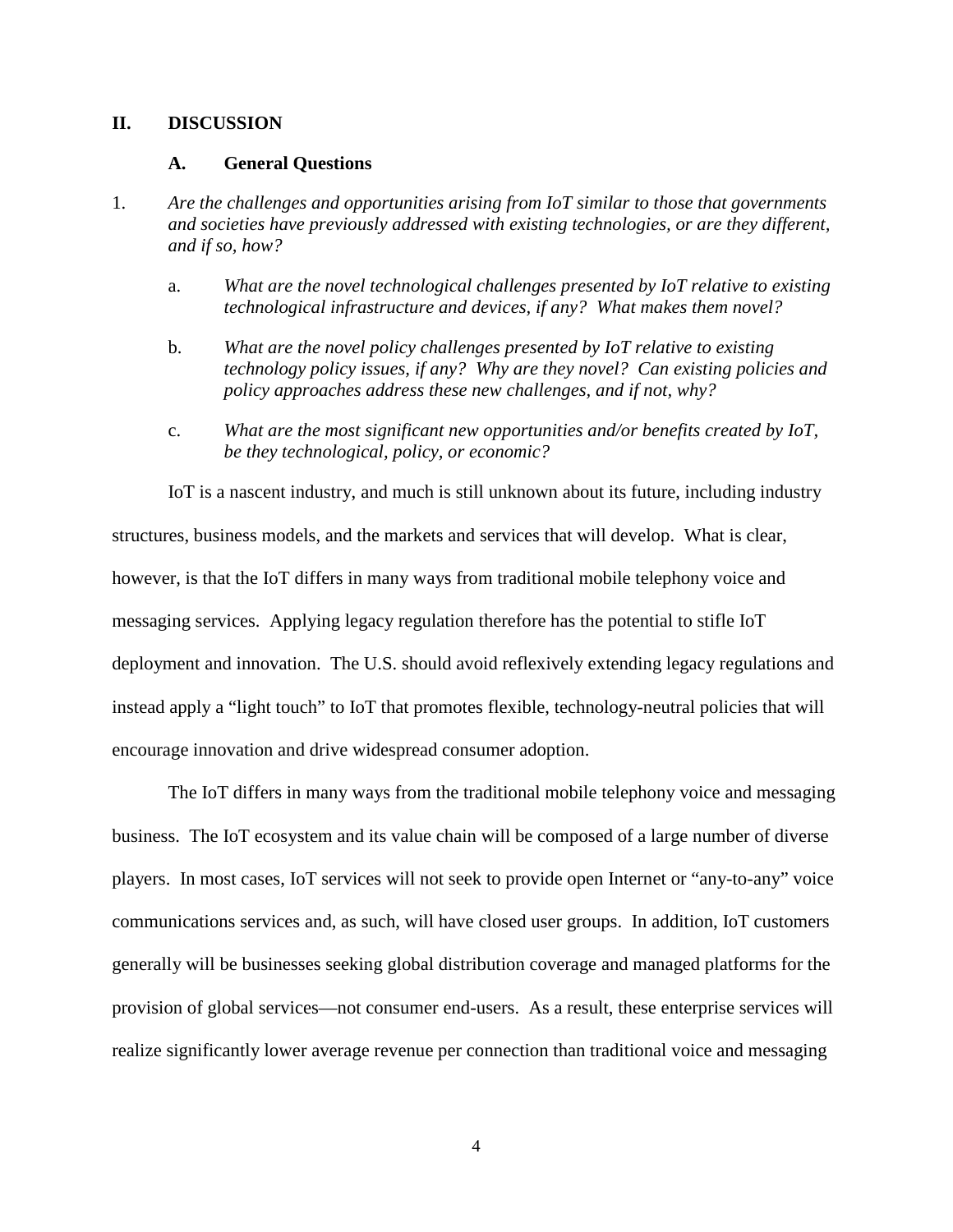services. This means they are more likely to be hampered by burdensome regulations and fragmentation.

Policymakers should keep in mind these distinguishing characteristics of the IoT particularly its wide deployment scale and low average revenue per connection. In addition, regulators and policymakers should avoid prescriptive, IoT-specific regulation and instead allow the IoT market to mature under generically applicable frameworks. Excessive or technologybiased regulation will stifle innovation, raise costs, discourage investment, and harm consumers. Policymakers also should encourage industry to build trust and facilitate interoperability at all levels of the IoT: across devices, analytics platforms, and network connectivity. In order to facilitate the worldwide reach and scale that many IoT technologies will need to be successful, IoT policies and standards should be flexible and broadly interoperable around the globe.

2. *The term "Internet of Things" and related concepts have been defined by multiple organizations, including parts of the U.S. Government such as NIST and the FTC, through policy briefs and reference architectures. What definition(s) should we use in examining the IoT landscape and why? What is at stake in the differences between definitions of IoT? What are the strengths and limitations, if any, associated with these definitions?*

The Request correctly notes that multiple definitions exist for IoT. However, efforts to define IoT are premature and can have unintended consequences by narrowing the full potential of IoT innovation or by paving a path toward IoT-specific regulation. Rapid innovation in IoT likely will mean that early definitions quickly will become obsolete. It also is unclear why a definition is necessary unless regulation is being considered.

In its report on Enabling the Internet of Things, the Body of European Regulators for Electronic Communications ("BEREC") notes that "it is not necessary to determine in detail which [IoT] definition is most appropriate. Fixing a definition of M2M communications or IoT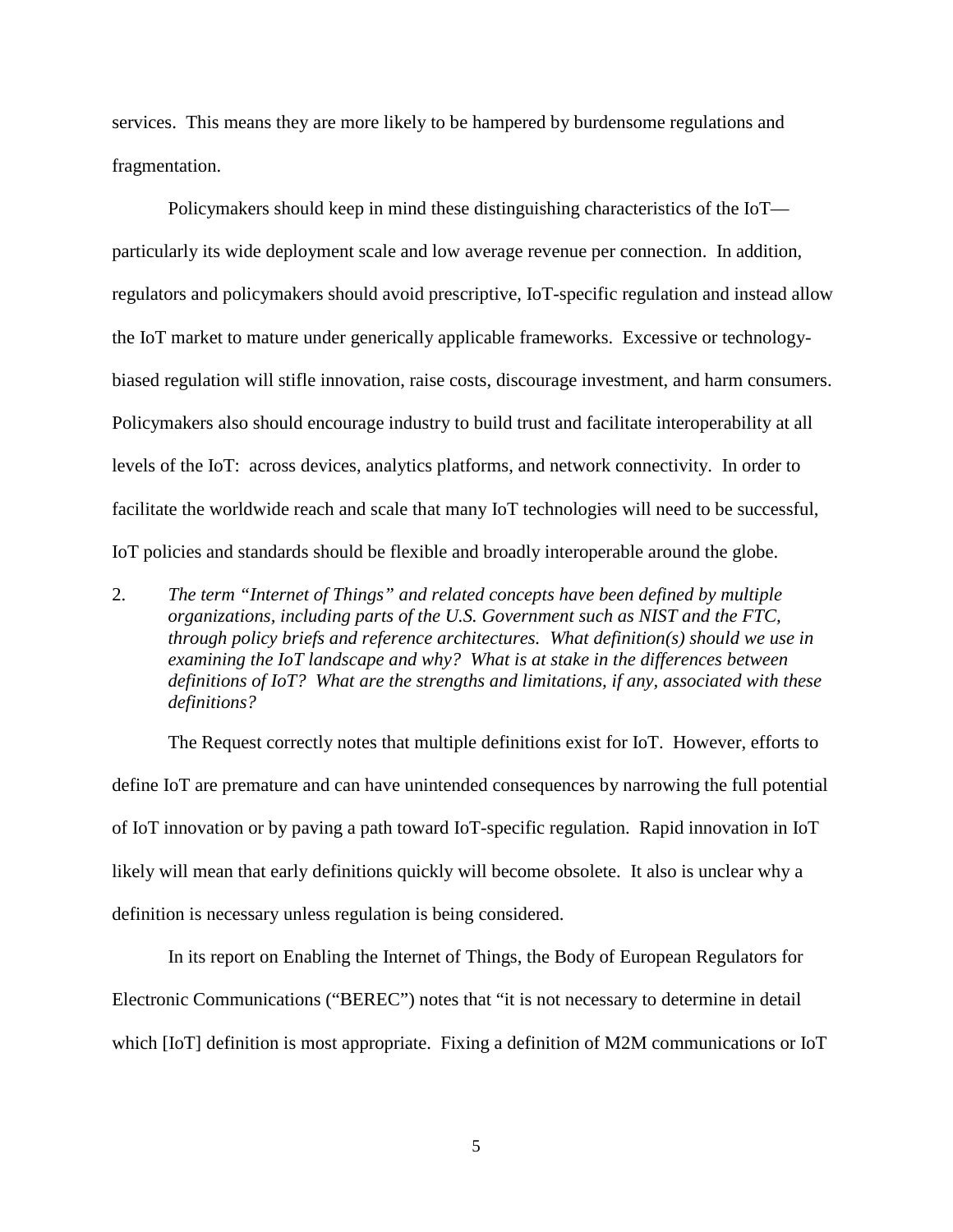services only makes a crucial difference if obligations explicitly depend on that distinction."<sup>[5](#page-5-0)</sup> BEREC's report undertook a comprehensive study of the state of play of IoT services in the European Union without defining IoT. NTIA should seek to do the same.

- 3. *With respect to current or planned laws, regulations, and/or policies that apply to IoT:*
	- a. *Are there examples that, in your view, foster IoT development and deployment, while also providing an appropriate level of protection to workers, consumers, patients, and/or other users of IoT technologies?*
	- b. *Are there examples that, in your view, unnecessarily inhibit IoT development and deployment?*

Following a consultation in the EU on "Enabling the IoT," BEREC concluded that no special treatment for IoT services is necessary at this time, except in a few specific areas.<sup>[6](#page-5-1)</sup> According to the Report, one of the most significant regulatory obstacles facing IoT development and deployment is international and domestic roaming regulation. Depending on the particular IoT use case, underlying connectivity for the IoT service may be provided using international roaming. Such roaming may occur on a permanent or transitory basis. Permissive roaming frameworks therefore will be critical for the provision of some IoT use cases.

Some countries, however, already restrict or are planning to restrict the use of permanent roaming to support global IoT services.<sup>[7](#page-5-2)</sup> This would be a mistake, as restrictive roaming regulations could deter the proliferation and efficacy of IoT. Regulators and policymakers instead should recognize the truly global nature of IoT and facilitate global connectivity. Service

<span id="page-5-0"></span><sup>&</sup>lt;sup>5</sup> Body of European Regulators for Electronic Communications, Report, Enabling the Internet of Things, at 6 (Feb. 2016) ("BEREC Report").

<span id="page-5-1"></span>BEREC Report at 5.

<span id="page-5-2"></span><sup>7</sup> Roaming generally is implemented through bilateral agreements between operators. Roaming has traditionally been designed as a service to enable foreign visitors to continue to use their mobile service while travelling abroad—*i.e.*, as a temporary service for an individual, facilitated by a host provider. For IoT, the roaming end user may be companies offering IoT services in foreign markets, also facilitated by a host provider. Such roaming might not be temporary.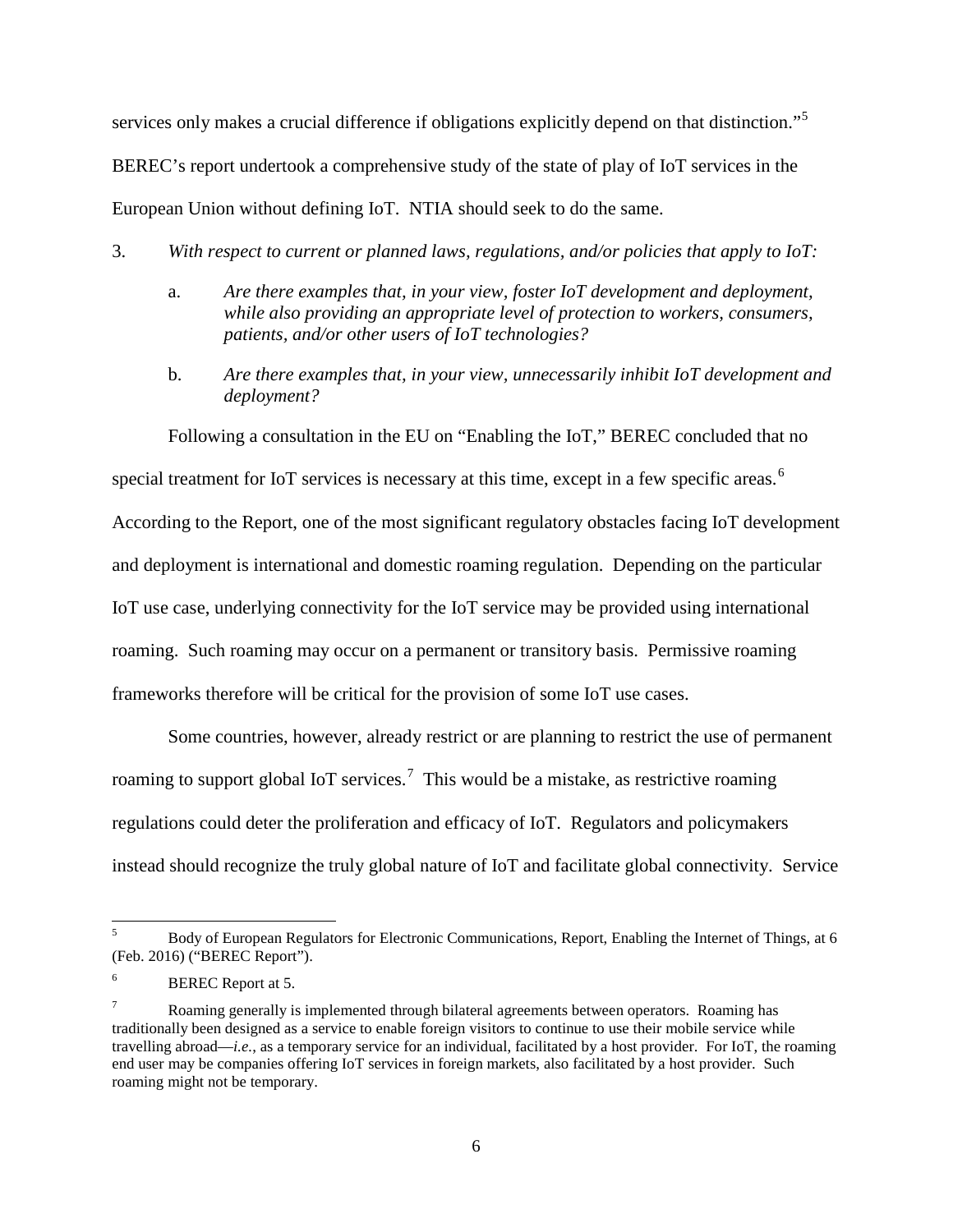providers and IoT device manufacturers will require global coverage and managed platforms for economic viability and the provision of consistent global services.

Other regulatory issues pose less of an immediate challenge. For example, while the availability of sufficient numbering resources must be ensured to accommodate the forecasted growth of IoT devices that will be connected to the Internet, we are not facing imminent scarcity. Both extra-territorial and international global numbers are being used to deploy IoT connected devices. Still, this potential issue should be carefully monitored, and a flexible approach by regulators is essential as different IoT services may have different requirements.

Regulators and policymakers also should consider incentives to encourage IoT adoption. In Brazil, for example, IoT-specific tax reductions have dramatically increased the uptake of innovative IoT services.<sup>[8](#page-6-0)</sup> Brazil's tax incentives recognize that M2M connections yield a much lower ARPU than retail connections. According to GSMA's studies, M2M devices benefitting from the tax reduction grew at a rate of 26 percent, compared to 7 percent growth of other M2M standard devices. To keep pace with international growth, the U.S. government similarly should consider policies that incentivize IoT adoption.

4. *Are there ways to divide or classify the IoT landscape to improve the precision with which public policy issues are discussed? If so, what are they, and what are the benefits or limitations of using such classifications? Examples of possible classifications of IoT could include: consumer v. industrial; public v. private; device-to-device vs. human interfacing.*

IoT technologies exist along a broad spectrum, and do not match the kind of clean dichotomies that Request 4 envisions. Important distinctions can be made in three areas: business models, connectivity technology, and privacy and security issues. Distinctions along

<span id="page-6-0"></span>

 <sup>8</sup> *See* Sylwia Kechiche, GSMA Intelligence, M2M in Latin America: State of the Market (May 13, 2015).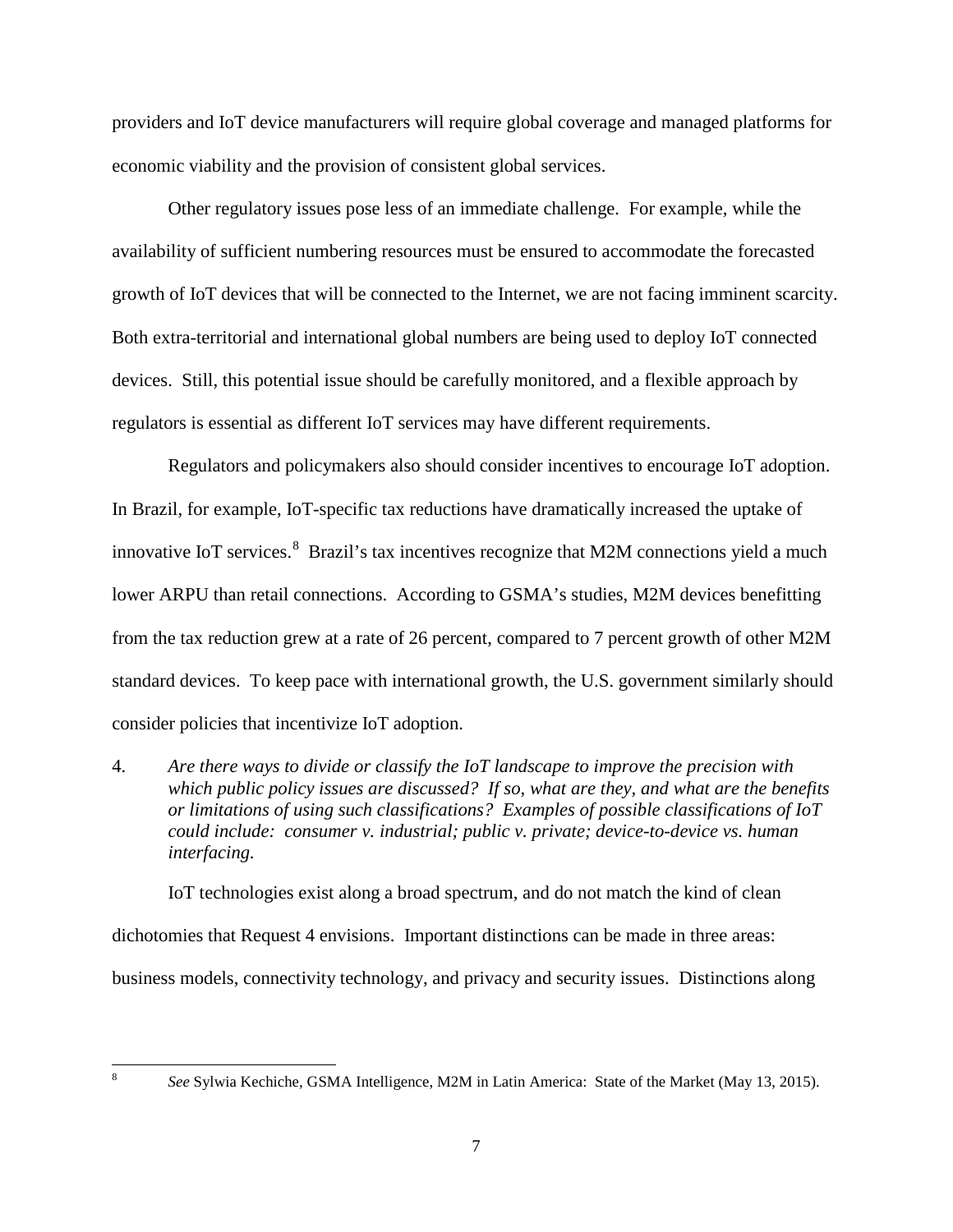these lines can guide policymakers and improve the precision with which IoT policy issues are discussed.

With respect to business models, most IoT connected services are based on B2B or B2B2C models. Thus, for many IoT use cases, customers will be businesses—not consumers. Consumer protection rules designed to protect end-users may not be relevant. On many issues, businesses negotiating their connectivity needs will have countervailing buying power to ensure appropriate contract terms; there would not be any need for regulatory concern.

Similarly, IoT devices generally can be classified as consumer-facing or enterprise. Enterprise IoT will not raise the same privacy and security issues that consumer-facing IoT may raise. The very nature of most industrial IoT services will be to collect, store, and share data in which there is no cognizable privacy interest. For example, turbidity sensors measuring water quality do not present the same privacy concerns as a diabetic patient's connected glucose monitor. Devices that monitor major assets in the electrical grid also may present little in the way of privacy issues, but their security may be a matter of greater concern. IoT services are no different in this respect that other existing technologies and services.

Finally, IoT technologies will differ based on how they connect to the Internet—whether by fixed, satellite, low-power-wide-area ("LPWA") networks, cellular, or other solutions. At this early stage of the technology, it is important that any policies are technology-neutral so as to allow all IoT technologies and use cases an equal opportunity to flourish. Otherwise, regulators and policymakers may inadvertently discourage investment and innovation.

5. *Please provide information on any current (or concluded) initiatives or research of significance that have examined or made important strides in understanding the IoT policy landscape. Why do you find this work to be significant?*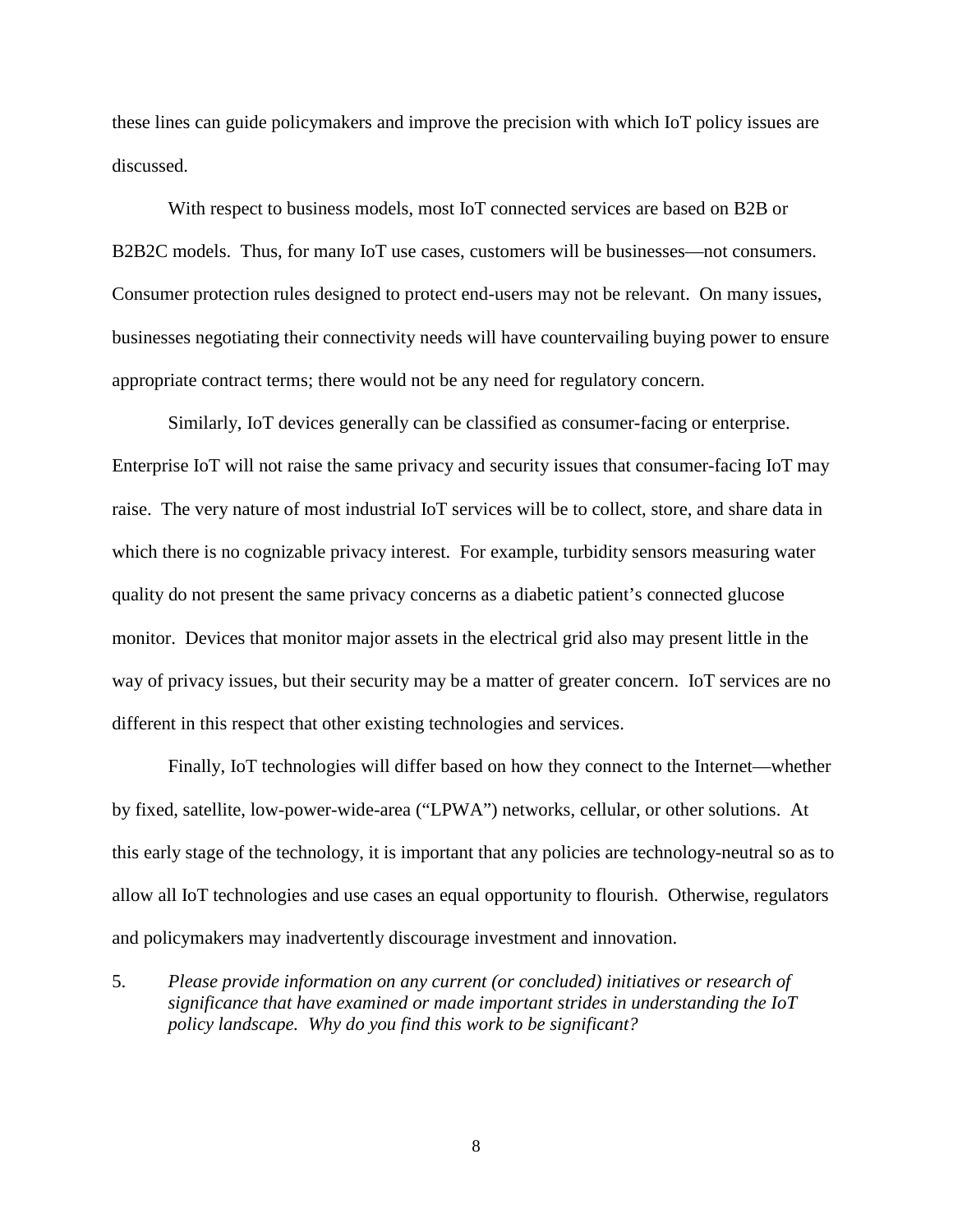GSMA has published a wealth of information on IoT which may be helpful to NTIA as it

conducts its inquiry. These studies provide high-level overviews as well as focused,

comprehensive research into important aspects of the IoT. A brief list is provided below.

- The GSMA Connected Living Programme, http://www.gsma.com/connectedliving/. This website covers GSMA's IoT activities and is a reliable reference for up-to-date information.
- Realising the Benefits of Mobile-Enabled IoT Solutions (March 2015), http://www.gsma.com/connectedliving/wp-content/uploads/2015/04/Realisingthe-benefits-of-mobile-IoTsolutions-v4\_7Apr2015.pdf. This report highlights the socio-economic benefits that IoT can generate for governments, citizens, endusers, and businesses. The report also reviews an array of existing mobileenabled solutions and analyzes how they are fundamentally changing business models, creating more opportunities, and conserving resources.
- Driving Innovation in Connected Living: The US Flags the Future of M2M (September 2014), http://www.gsma.com/connectedliving/wpcontent/uploads/2014/09/us-m2m-2014.pdf. This report investigates why the U.S. is the vanguard of M2M, opportunities for further expansion, and, importantly, how operators themselves are unlocking more value for M2M customers.
- IoT Device Connection Efficiency Guidelines, Version 3.0 (March 2016), http://www.gsma.com/connectedliving/wp-content/uploads/2016/04/TS-34-v3- 0v2.pdf. Good design is essential to ensure that IoT device performance is optimized and to prevent failure mechanisms creating runaway situations which may result in network overload. The Guidelines specify requirements for efficient use of mobile network connectivity.
- The Market for Smart Wearable Technology (February 2015), http://www.nickhunn.com/wp-content/uploads/downloads/2014/08/The-Marketfor-Smart-Wearables.pdf. The report predicts rapid growth of the wearable market in the next few years and a unique role for operators.
- Understanding the Internet of Things (July, 2014), http://www.gsma.com/connectedliving/wpcontent/uploads/2014/08/cl\_iot\_wp\_07\_14.pdf. This report sets forth the potential impact of the IoT and GSMA's vision of the "Connected Life."
- Cellular M2M Forecasts and Assumptions: 2010-2020, https://gsmaintelligence.com/research/?file=67b76e2ff86fa4cd7f11cf460e5d54dc &download. This report analyzes network technology trends relating to the cellular M2M market.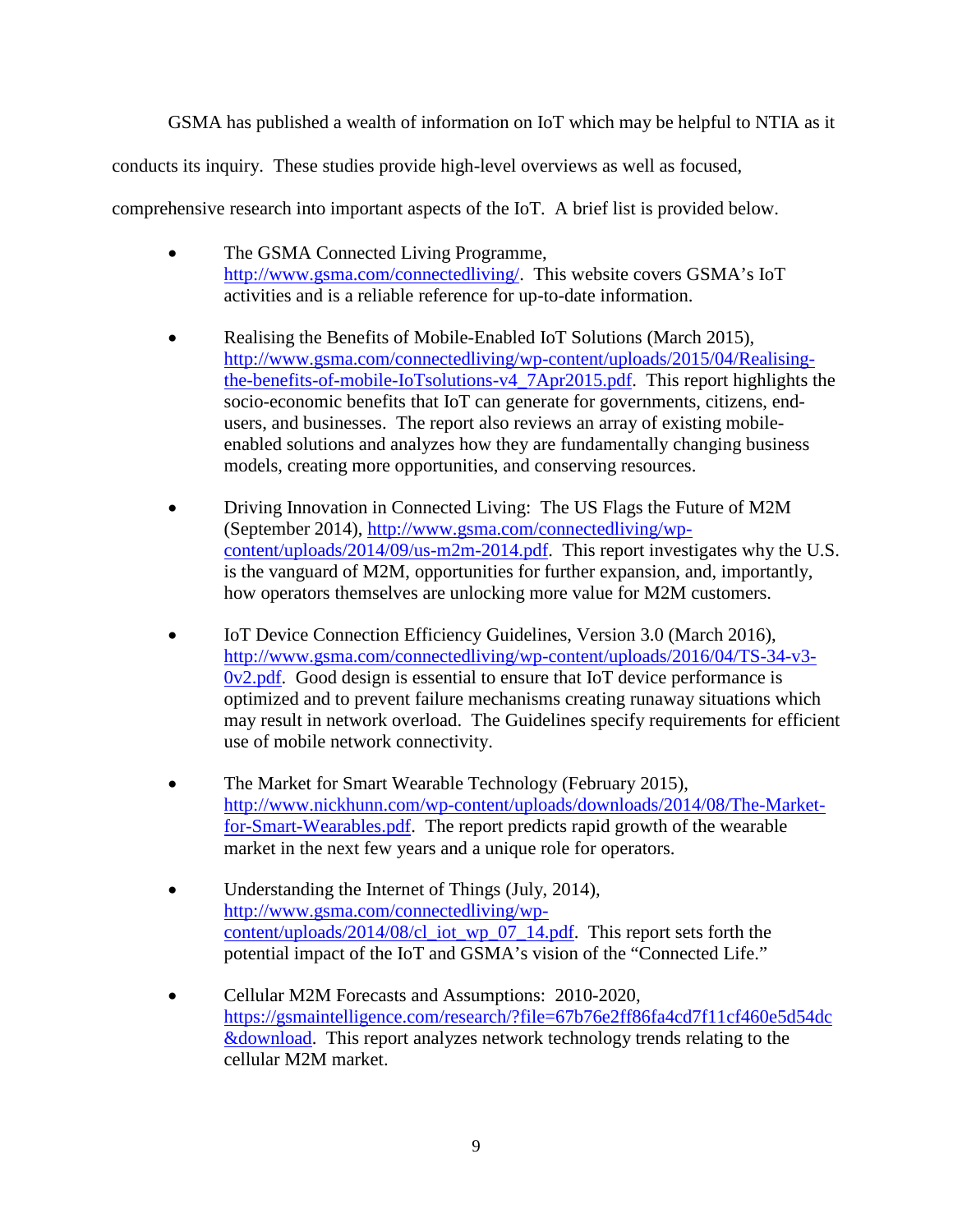#### **B. Technology**

- 6. *What technological issues may hinder the development of IoT, if any?*
	- a. *Examples of possible technical issues could include: (i) Interoperability, (ii) Insufficient/contradictory/proprietary standards/platforms, (iii) Spectrum availability and potential congestion/interference, (iv) Availability of network infrastructure, (v) Other.*
	- b. *What can the government do, if anything, to help mitigate these technical issues? Where may government/private sector partnership be beneficial?*

As an initial matter, the government should encourage global interoperability and standards. IoT is global by nature, and it is crucial that IoT platforms develop on a global level. Globally interoperable services and standards reduce deployment costs and complexity, facilitate scalability, and enable consumers to enjoy intuitive connected experiences. The GSMA has been and will continue to be active in promoting interoperability and in defining standards for IoT. Specifically, GSMA is active in the IoT segment of the Third Generation Partnership Project ("3GPP") (LTE-MTC, NBIOT, and EC GSM). GSMA's objective is to modify and optimize existing mobile standards to fulfill the low data/throughput requirements and power consumption typical of the IoT environment. Global interoperability and standards development will be key to the success of IoT from a technical perspective, and the U.S government should actively support these efforts.

Second, the U.S. should emphasize the allocation of globally harmonized spectrum that can support IoT. International harmonization is essential in all personal mobile communications, but will be even more so for M2M devices. To be cost effective, devices should only need to support a minimal number of frequency bands. This will also permit equipment manufacturers to achieve truly global—not just national or regional—scale. Currently, mobile operators are using spare capacity on their existing 2G, 3G, and 4G networks and spectrum to support M2M services. The GSMA supports harmonization of frequency bands for mobile services, as it

10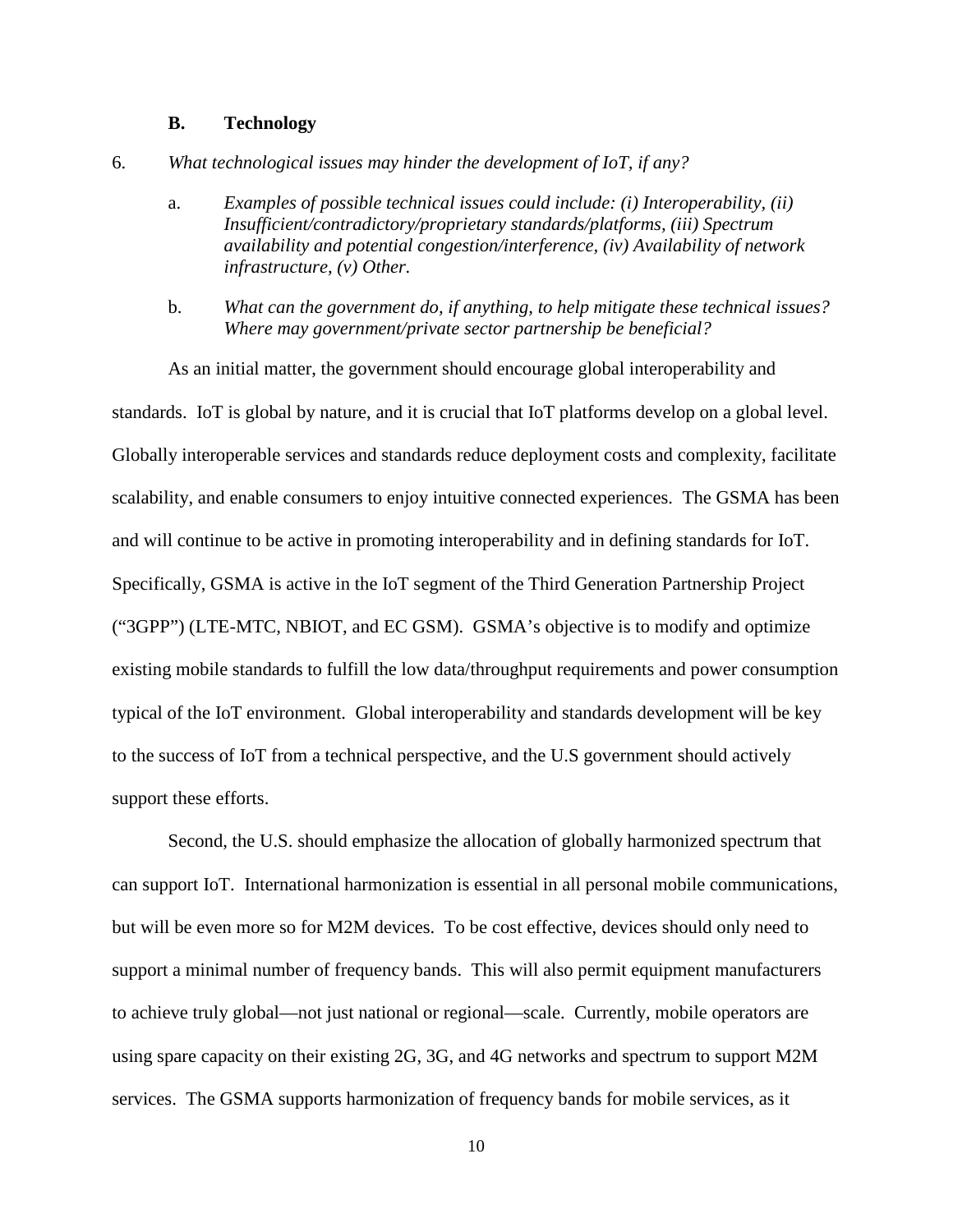ensures the efficient use of spectrum while also galvanizing the cellular IoT market by driving the widespread creation of low cost devices that can be used worldwide. To realize this goal, regulatory bodies should work with mobile and M2M stakeholders, including mobile network operators and equipment vendors, to examine which bands should be harmonized, and what band plan considerations should be prioritized. Harmonized spectrum bands need to be able to support the full range of potential M2M deployment scenarios. This includes high data-rate applications which could require substantially more spectrum than existing forecasts (based on today's usage profiles) would suggest.

To support global harmonization of spectrum, the GSMA recently announced the establishment of the "Mobile IoT Initiative," a new project backed by 26 of the world's leading mobile operators, OEMs, and chipset, module, and infrastructure companies. The Mobile IoT Initiative is designed to address the use of LPWA solutions in licensed spectrum. This group will work to accelerate the commercial availability of mobile IoT technology by facilitating demonstrations, proof of concept, and trials of a selection of complementary LPWA licensed spectrum technologies. LPWA technologies in licensed spectrum can be deployed in a simplified, cost-effective manner without sacrificing key customer requirements such as battery life and security. Mobile operators already provide reliable end-to-end IoT platforms that allow customers to scale and manage their business requirements. They also have unrivaled global network coverage as well as technical and business support to react to a customer's changing needs. Efforts by both the industry and regulators to promote global spectrum harmonization will play an important role in supporting continued IoT development.

11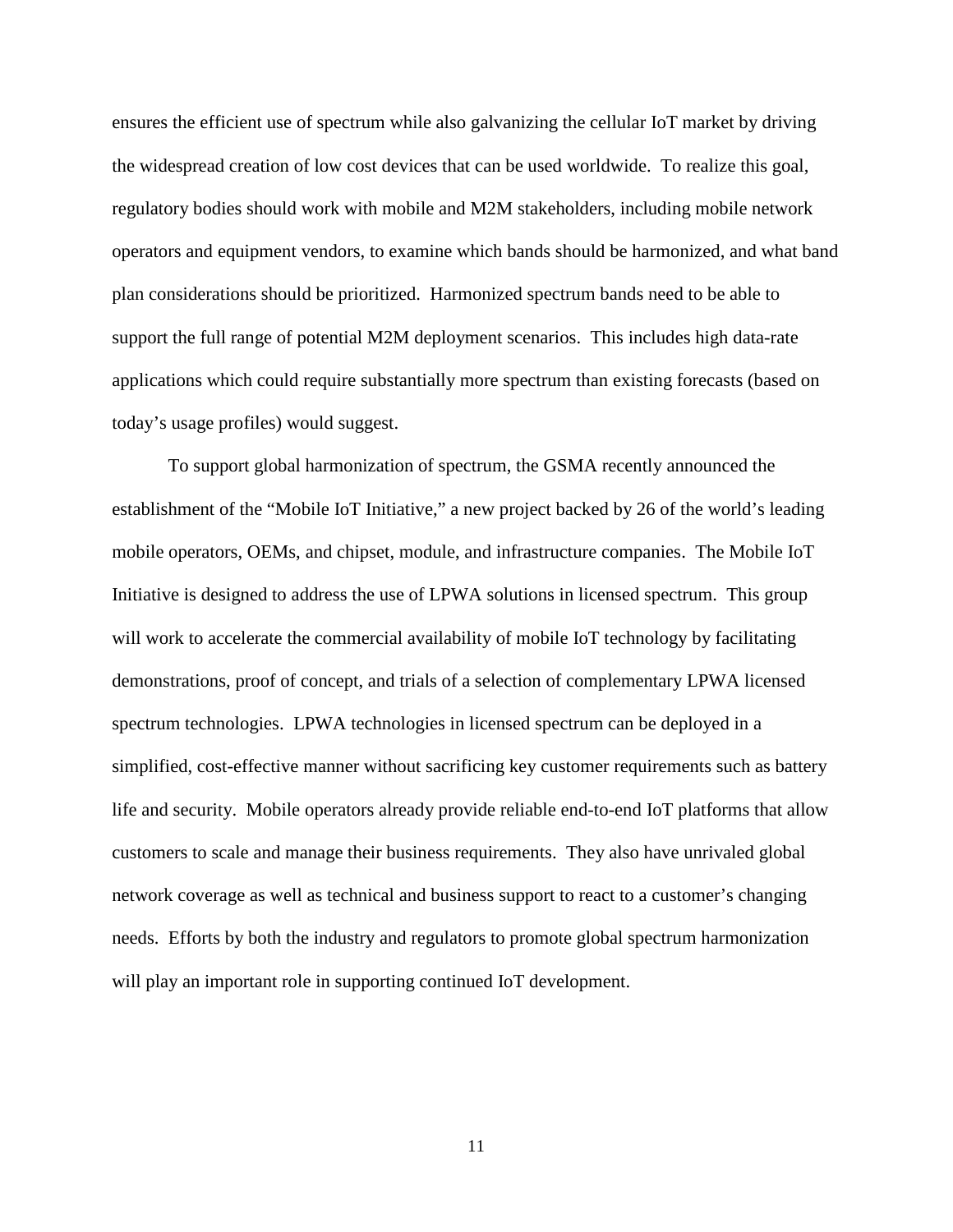### **C. Infrastructure**

9. *Are there ways to prepare for or minimize IoT disruptions in these infrastructures? How are these infrastructures planning and evolving to meet the demands of IoT?*

Security will be a key concern as IoT infrastructures develop. The emergence of the IoT will create thousands of new services that will connect billions of new IoT devices over the next decade. As more devices are connected, the threat of security breaches increases across the entire IoT ecosystem, with some industry players more experienced in this area than others. The GSMA believes that security has been vital to building and maintaining consumer confidence in mobile services to date, and it will be critical to the success of IoT connected services, as these services have the potential to support and deliver increasingly sophisticated and securitysensitive services. For security measures to be effective, robust solutions will need to be deployed across the entire value chain of the IoT market, including devices, chipsets, and software. Reducing vulnerabilities in devices, applications, and web services to ensure end-toend IoT security should be a priority for all parties. Industry is already working on solutions in a layered and flexible manner. To assist in this effort, the GSMA has created a set of security guidelines to help service providers who are looking to develop new IoT products and services.<sup>[9](#page-11-0)</sup>

Another major infrastructure challenge is connection efficiency. The GSMA has worked with its ecosystem partners to establish a set of GSMA IoT Device Connection Efficiency Guidelines.<sup>10</sup> These guidelines provide suggestions for how machines can communicate via the mobile network in the most intelligent and efficient way.

10. *What role might the government play in bolstering and protecting the availability and resiliency of these infrastructures to support IoT?*

<span id="page-11-0"></span> <sup>9</sup> GSMA, "GSMA IoT Security Guidelines," *available at* http://www.gsma.com/connectedliving/future-iotnetworks/iot-security-guidelines/.

<span id="page-11-1"></span><sup>10</sup> GSMA, "GSMA IoT Device Connection Efficiency Guidelines," *available at*  http://www.gsma.com/connectedliving/gsma-iot-device-connection-efficiency-guidelines/.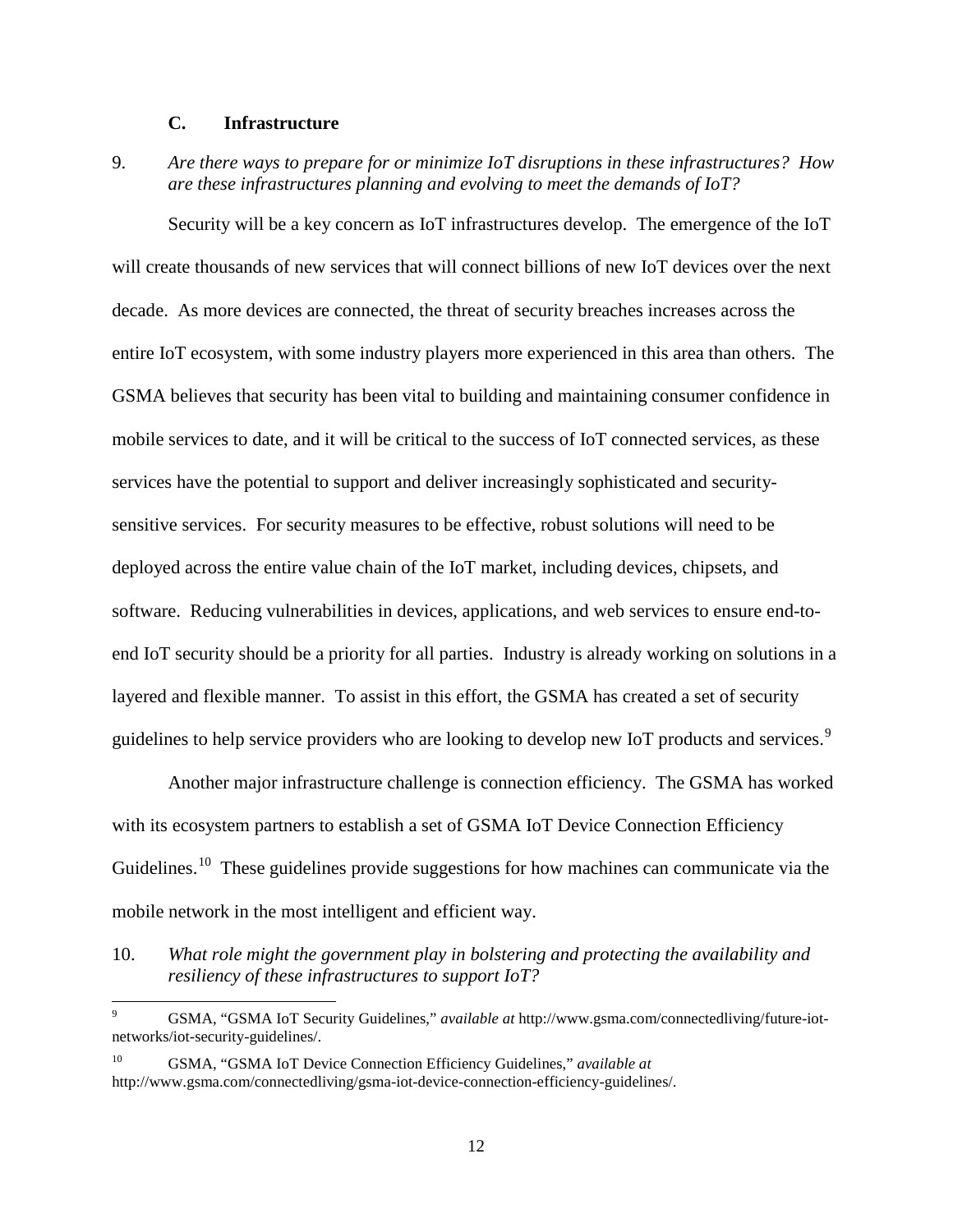There are several broad principles the government can promote to bolster the availability and resiliency of IoT infrastructures. First, the government should apply relevant legal frameworks consistently to all parties in the IoT value chain. Second, the government should support self-regulation by IoT stakeholders, risk management-based approaches, and privacy management programs that empower stakeholders to achieve important policy goals without regulation. Third, infrastructure protection should be practical and proportionate. Protections for example, protection of user privacy—should be designed into IoT services, and should be implemented in a way that promotes transparency and consumer choice.

### **D. Economy**

### 11. *Should the government quantify and measure the IoT sector? If so, how?*

- a. *As devices are manufactured or sold (in value or volume)?*
- b. *As industrial/manufacturing components?*
- c. *As part of the digital economy? (i) in providing services, (ii) in the commerce of digital goods*
- d. *In enabling more advanced manufacturing and supply chains?*
- e. *What other metrics would be useful, if any? What new data collection tools might be necessary, if any?*
- f. *How might IoT fit within the existing industry classification systems? What new sector codes are necessary, if any?*

The government should consider classifying IoT technologies by the type of underlying connectivity used: cellular, wired, satellite-enabled, Wi-Fi, LPWA, and/or other proprietary standards. IoT connections are expected to grow significantly in the coming years. Analysts estimate that by 2020 there will be over 15 billion connected devices, with 3.4 billion in North America alone.<sup>11</sup> Of these, cellular M2M connections will represent an important but small part

<span id="page-12-0"></span>11 *See* Machina Research (2016).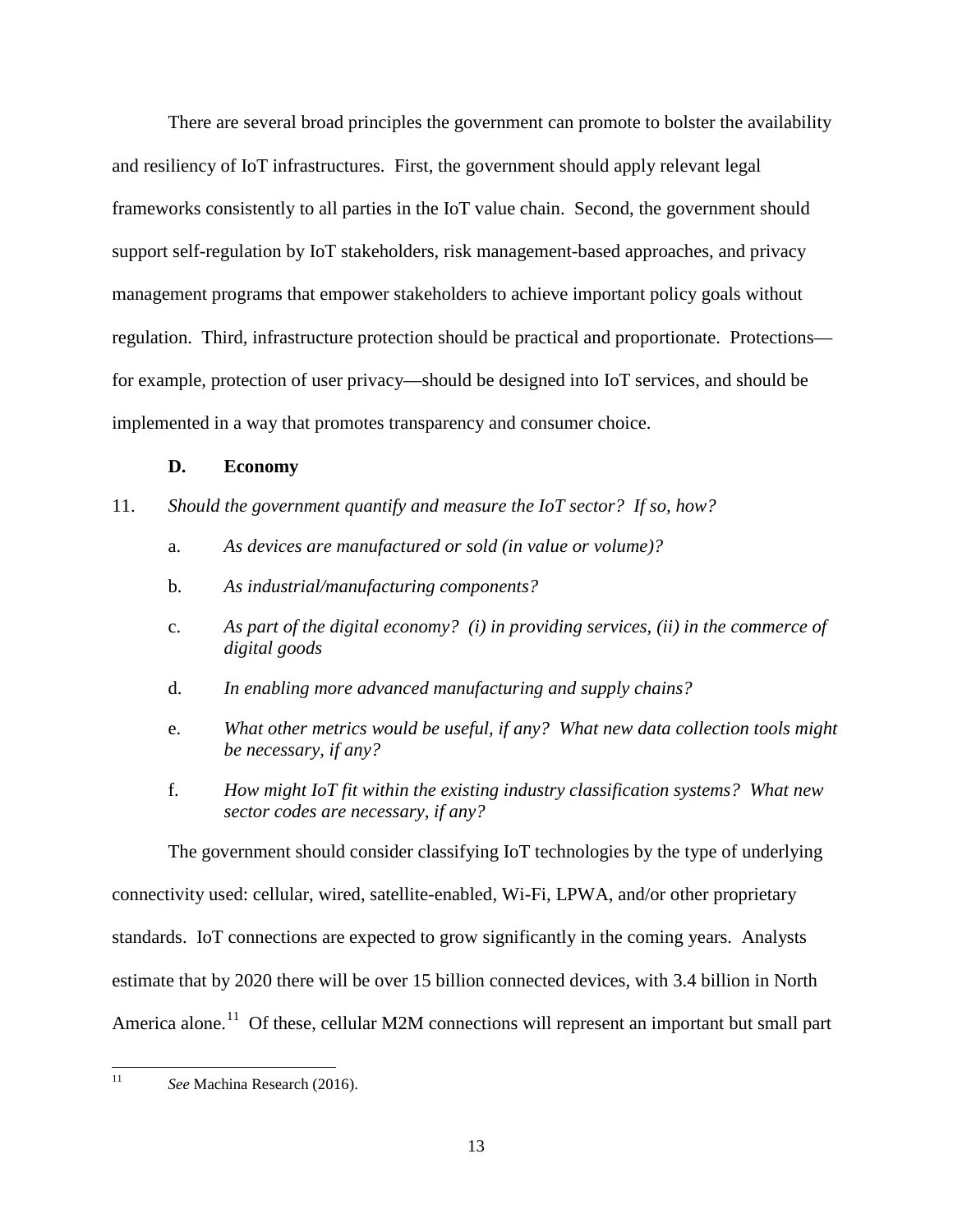of a large competitive connectivity landscape, with an expected total of 1.2 billion connections worldwide by 2020, with 280 million in North America.<sup>12</sup> Thus, it may be practical to break down the IoT ecosystem by groups based on underlying connectivity type, as each will have its own unique characteristics and use cases.

12. *Should the government measure the economic impact of IoT? If so, how?*

- a. *Are there novel analytical tools that should be applied?*
- b. *Does IoT create unique challenges for impact measurement?*

A growing Internet of Things provides an enormous range of socio-economic benefits. The private sector is best positioned to quantify these benefits by taking into account not only the incremental benefits to consumers and businesses that take advantage of innovative IoT services, but also the cost savings and efficiencies enabled by the use of IoT in the conduct of business and delivery of public services. For example, IoT-enabled predictive maintenance activities are likely to result in significant cost savings and loss prevention for businesses, and these benefits should be quantified. Efforts to quantify IoT benefits should focus not only on private economic benefits, but also on the public benefits of IoT. IoT-enabled services will have wide-ranging social benefits such as improving the quality of life of patients, reducing carbon footprints, increasing access to education in remote or underserved communities, and improving transportation safety. For its part, GSMA (in conjunction with PriceWaterhouseCoopers) has undertaken numerous studies quantifying the economic impact of the Internet of Things.<sup>[13](#page-13-1)</sup>

<span id="page-13-0"></span> $12$  *Id.* 

<span id="page-13-1"></span><sup>13</sup> *See, e.g.,* PriceWaterhouseCoopers, Realising the benefits of mobile-enabled IoT solutions (March 2015), *available at* http://www.gsma.com/connectedliving/wp-content/uploads/2015/04/Realising-the-benefits-of-mobile-IoTsolutions-v4\_7Apr2015.pdf; PriceWaterhouseCoopers, Socio-economic impact of mHealth: An assessment report for Brazil and Mexico (June 2013), *available at* https://www.pwc.in/assets/pdfs/consulting/strategy/socioeconomic-impact-of-mhealth-brazil-and-mexico.pdf; PriceWaterhouseCoopers, Socio-economic impact of mHealth: An assessment report for the European Union (June 2013), *available at* http://www.gsma.com/connectedliving/wpcontent/uploads/2013/06/Socio-economic\_impact-of-mHealth\_EU\_14062013V2.pdf.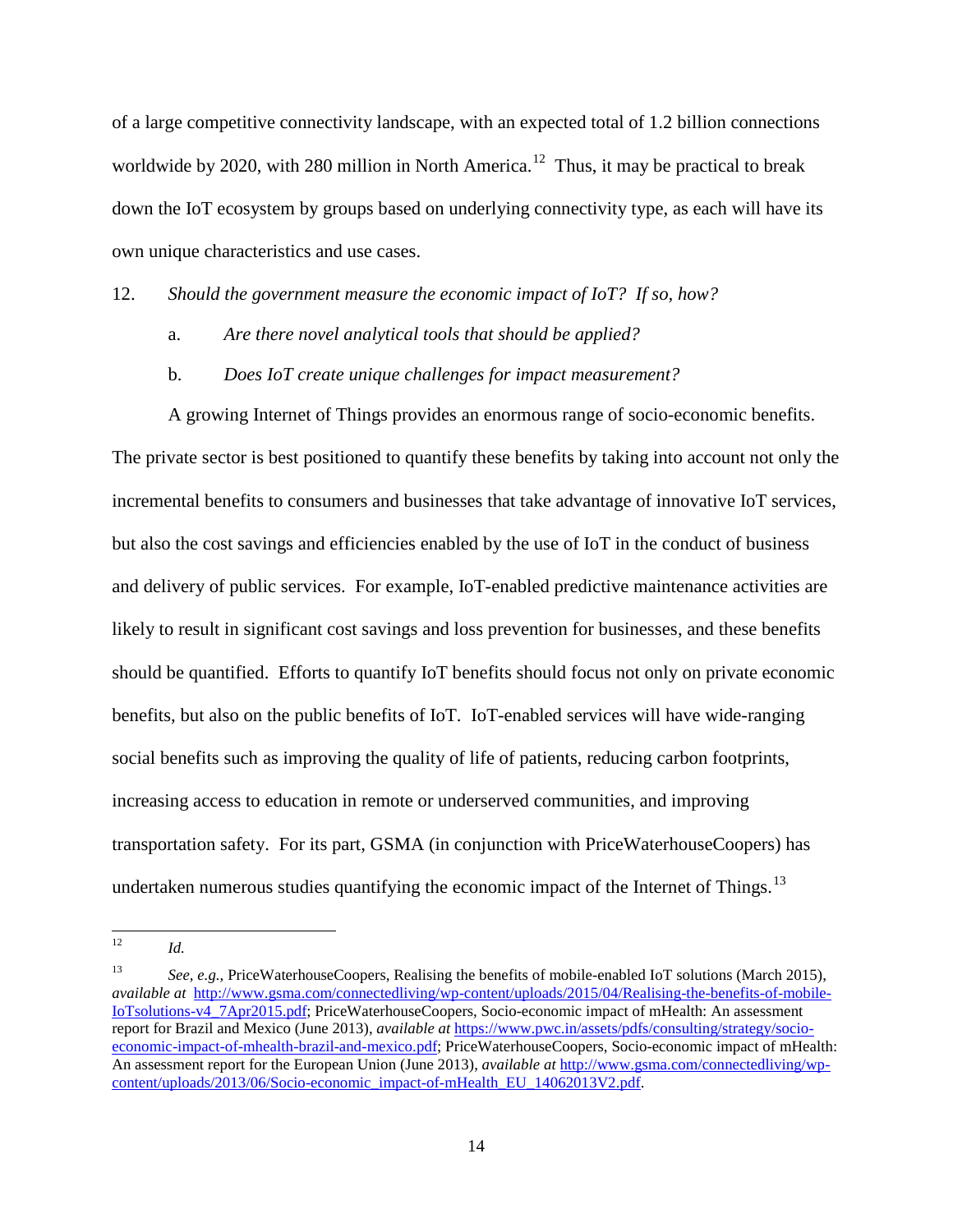#### **E. Policy Issues**

15. *What are the main policy issues that affect or are affected by IoT? How should the government address or respond to these issues?*

The IoT already is expansive and will continue to grow exponentially. Given the multitude of effects that the IoT will have on daily life, as well as the impact that other policy areas might have on the IoT environment, the U.S. government should be mindful of the profound impact that premature regulation could have on the future of the IoT. With that in mind, the following principles and recommendations will ensure an environment for IoT that will allow it to evolve in response to the market and technological innovation.

*Adopt Policies that Encourage Investment*. The IoT could ignite countries' productivity growth and usher in a new era of global competitiveness for industries. But, this opportunity could be lost without the right enabling conditions. To ensure progress, the U.S. government must adopt policies that accelerate IoT investment. Prior phases of the Internet benefitted immensely from a decidedly "hands-off" approach to regulation that allowed investment and innovation to flourish free from regulatory burdens and uncertainty; the same will hold true for the IoT.

*Recognize the truly global nature of IoT*. The IoT has the potential to create new ecosystems that cut across traditional geographic and industry boundaries and value chains. However, concerns about interoperability or about sending data across borders will impede the potential for deep ecosystem development. The U.S. government should encourage interoperable IoT deployments and facilitate the seamless flow of information across borders. IoT service providers and device manufacturers will require global distribution coverage and managed platforms for adequate scale, economic viability, and the provision of consistent global services.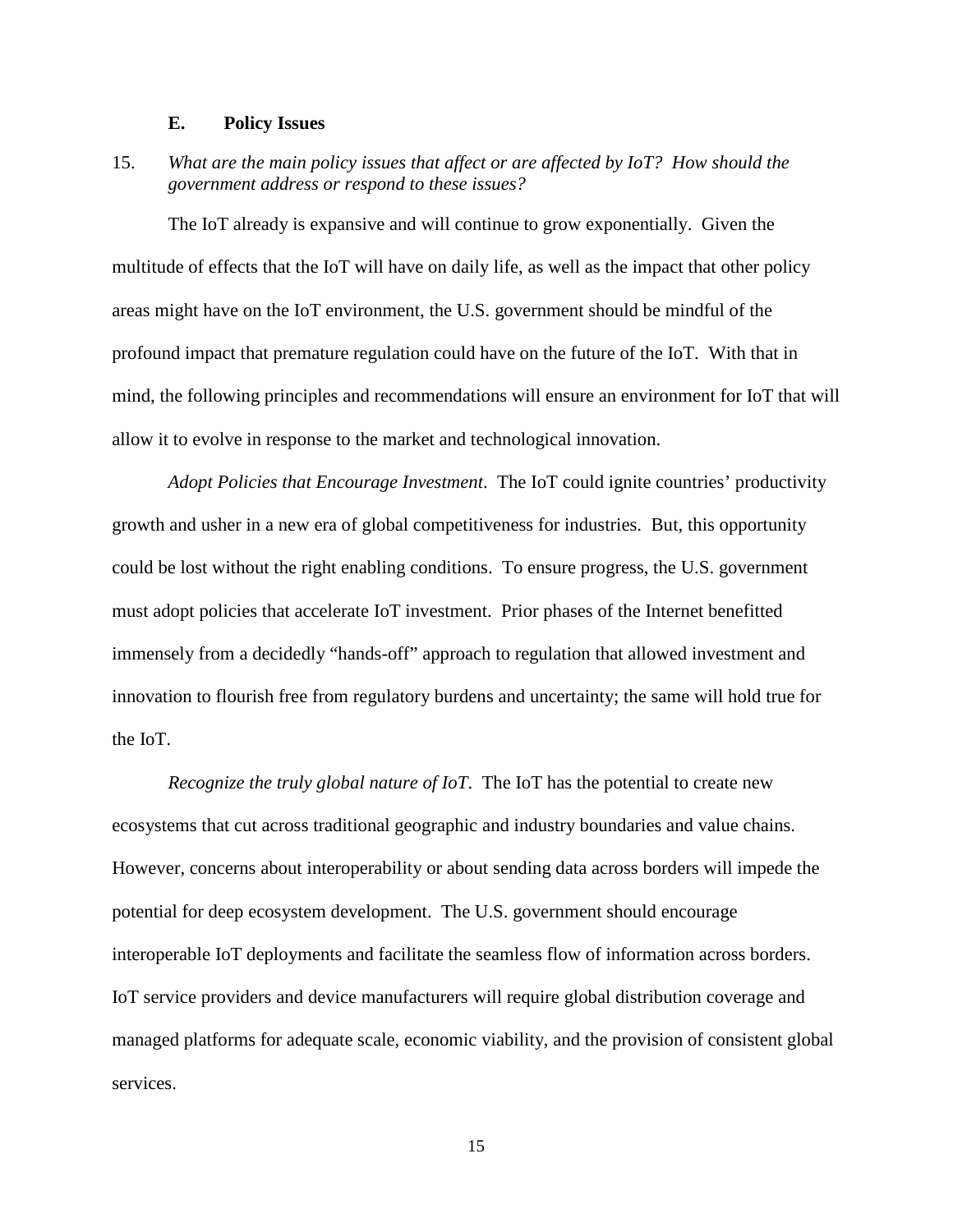*Ensure the availability of permanent roaming to support IoT*. Uncertainty around the availability of permanent roaming to support IoT threatens to hold back IoT deployment and innovation. In fact, permanent roaming likely will be the single most important regulatory issue that is likely to have an immediate impact on the extra-territorial use of IoT. Permanent roaming massively simplifies the process for providing connectivity, and the U.S. government should seek to encourage permissive policies both domestically and abroad.

*Maintain a technology- and service-neutral framework across the entire IoT ecosystem*. The U.S. government should ensure that policy frameworks are technology- and service-neutral and treat equivalent services similarly. Indeed, end-to-end IoT solutions will require a large number of diverse participants and technologies to work together. Regulators should guard against the impulse to impose legacy tax or regulatory frameworks that are designed for outdated technologies and services on portions of the IoT value chain. At the state and local level, governments should avoid placing undue restrictions on the network deployments that will be necessary to support the IoT. The federal government can help identify and remove such barriers.

*Build trust by protecting consumer privacy*. Existing, well-established privacy laws and regulations around the world are sufficient to ensure that IoT services align with consumer privacy expectations. In fact, policymakers should curtail the potential for multiple, overlapping, or inconsistent regulators or regulatory frameworks relating to privacy. Privacy considerations that accompany IoT will affect different sectors of the economy, and conflicting, sector-specific regulations will hinder IoT development and deployment.

*Support interoperable, industry-developed standards*. Standardization is a must for the full vision of IoT to become reality. The U.S. government should support and promote industry-

16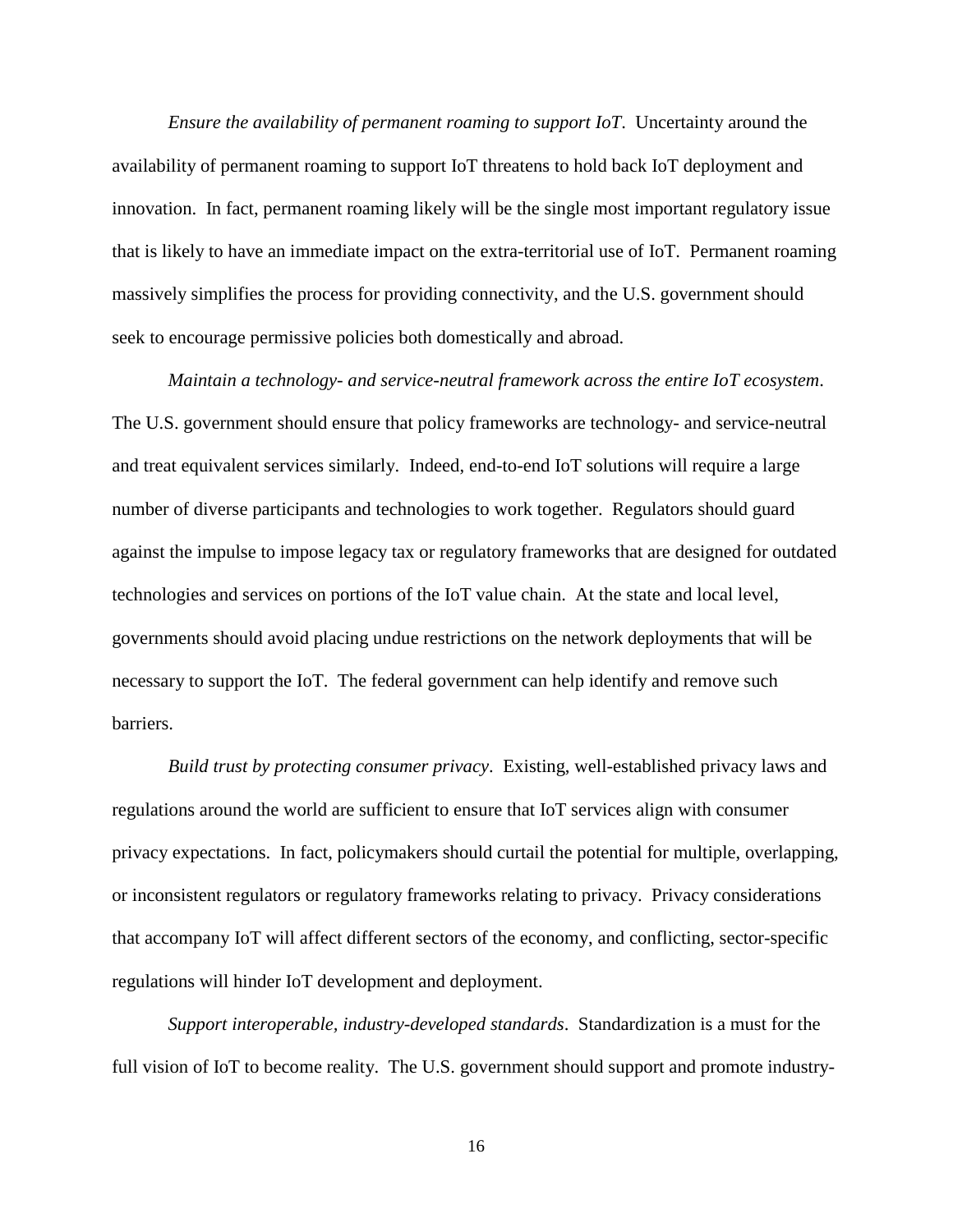led, interoperable standards across the IoT industry. Interoperable IoT platforms will reduce costs, facilitate scale, and ensure that customers enjoy intuitive connected experiences.

*Make available and harmonize spectrum to support IoT*. Spectrum for IoT must be a top priority for policymakers. Policymakers should ensure not only that spectrum is available to support IoT innovation, but that it is harmonized to encourage scale and cost-effectiveness. Harmonized spectrum will lower costs, as manufacturers will have to implement fewer spectrum bands in devices. Meanwhile, uncertainty regarding the availability of spectrum will discourage investment.

#### 17. *How should the government address or respond to privacy concerns about the IoT?*

- a. *What are the privacy concerns raised specifically by IoT? Howe are they different from other privacy concerns?*
- b. *Do these concerns change based on the categorization of IoT applications (e.g., based on categories for question 4, or consumer vs. industrial)?*
- c. *What role or actions should the Department of Commerce and, more generally, the federal government take regarding policies, rules, and/or standards with regards to privacy and the IoT?*

The coming wave of connected devices raises important questions about consumers'

privacy expectations. GSMA and its members have extensive experience protecting consumers' personal information and working with IoT partners, including device manufacturers and mHealth and mEducation service providers, to build in privacy protections up front—right into design specifications and architectures for new systems and processes. Rather than adopt prescriptive privacy rules that could stifle innovation, policymakers should encourage innovators similarly to conceive of and build in features that safeguard consumers and their data, and to communicate appropriate information to consumers.

Before reflexively resorting to IoT-specific regulation, policymakers should allow the IoT to mature under the well-established approaches that already exist to protect privacy. If any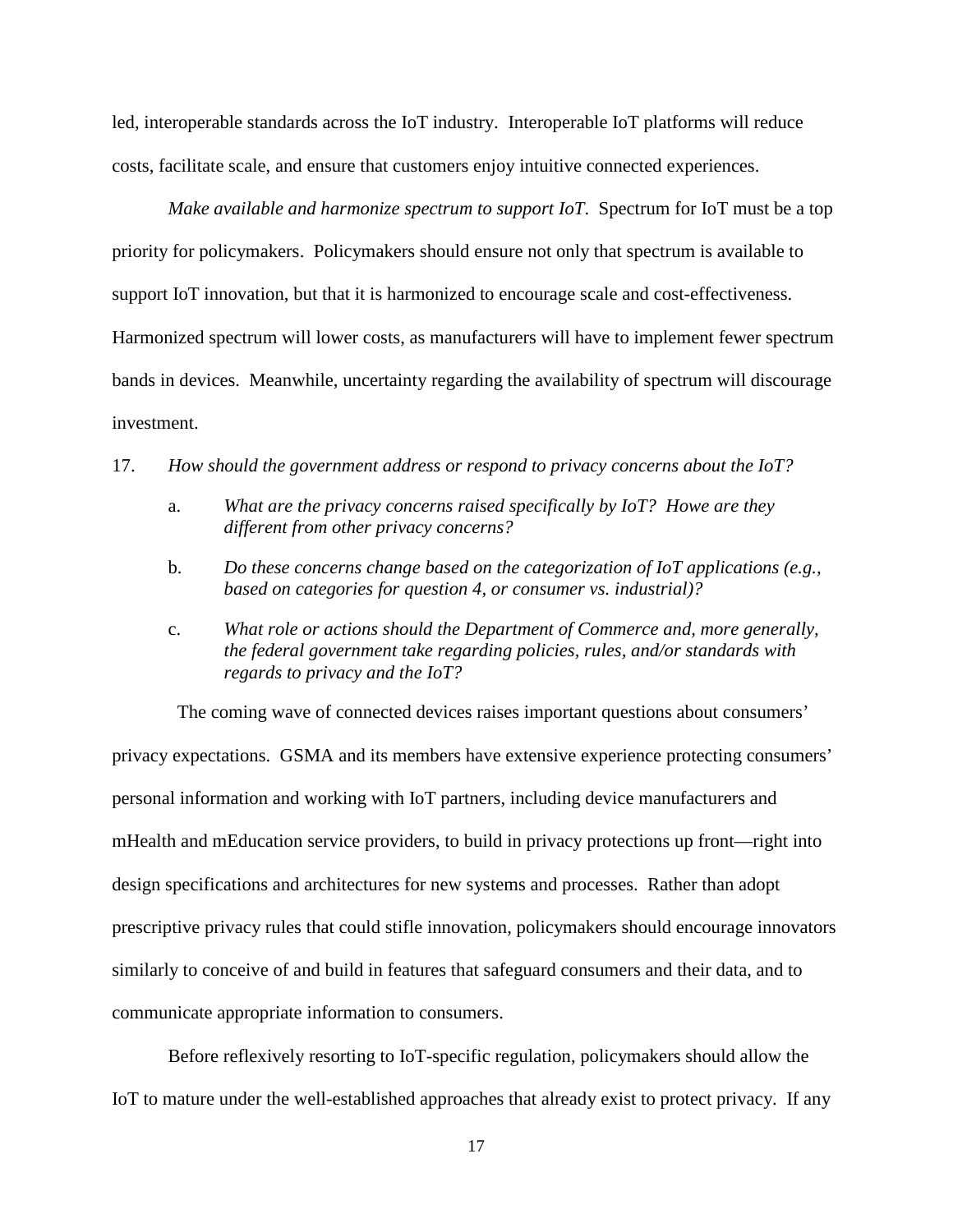gaps emerge, best practices, self-regulatory efforts, and multistakeholder processes will be more effective than prescriptive rules that could hinder innovation. Regulatory intervention should be limited—if used at all—to identified, demonstrable risks of real consumer harm that are not covered by existing measures.

Policymakers also should guard against the potential for multiple, overlapping, or inconsistent privacy regulations. As discussed above, privacy considerations that accompany IoT may arise in diverse sectors of the economy, potentially inviting multiple regulators to address privacy within industry verticals. This is a recipe for inconsistent and potentially conflicting regulatory mandates that could inhibit innovation and growth of the IoT.

- 19. *In what ways could IoT affect and be affected by questions of economic equity?*
	- a. *In what ways could IoT potentially help disadvantaged communities or groups? Rural communities?*
	- b. *In what ways might IoT create obstacles for these communities or groups?*
	- c. *What effects, if any, will Internet access have on IoT, and what effects, if any, will IoT have on Internet access?*
	- d. *What role, if any, should the government play in ensuring that the positive impacts of IoT reach all Americans and keep the negatives from disproportionately impacting disadvantaged communities or groups?*

Technology has great potential to address inequality and improve lives. For example, through the delivery of remote health and education services, IoT holds immense promise for disadvantaged and rural communities. Integrating IoT features into medical devices will greatly improve the quality of and effectiveness of service while also expanding reach and reducing costs. IoT-enabled remote health monitoring, for example, will allow medical professionals to facilitate early interventions, improve adherence, reduce readmission rates, and reach rural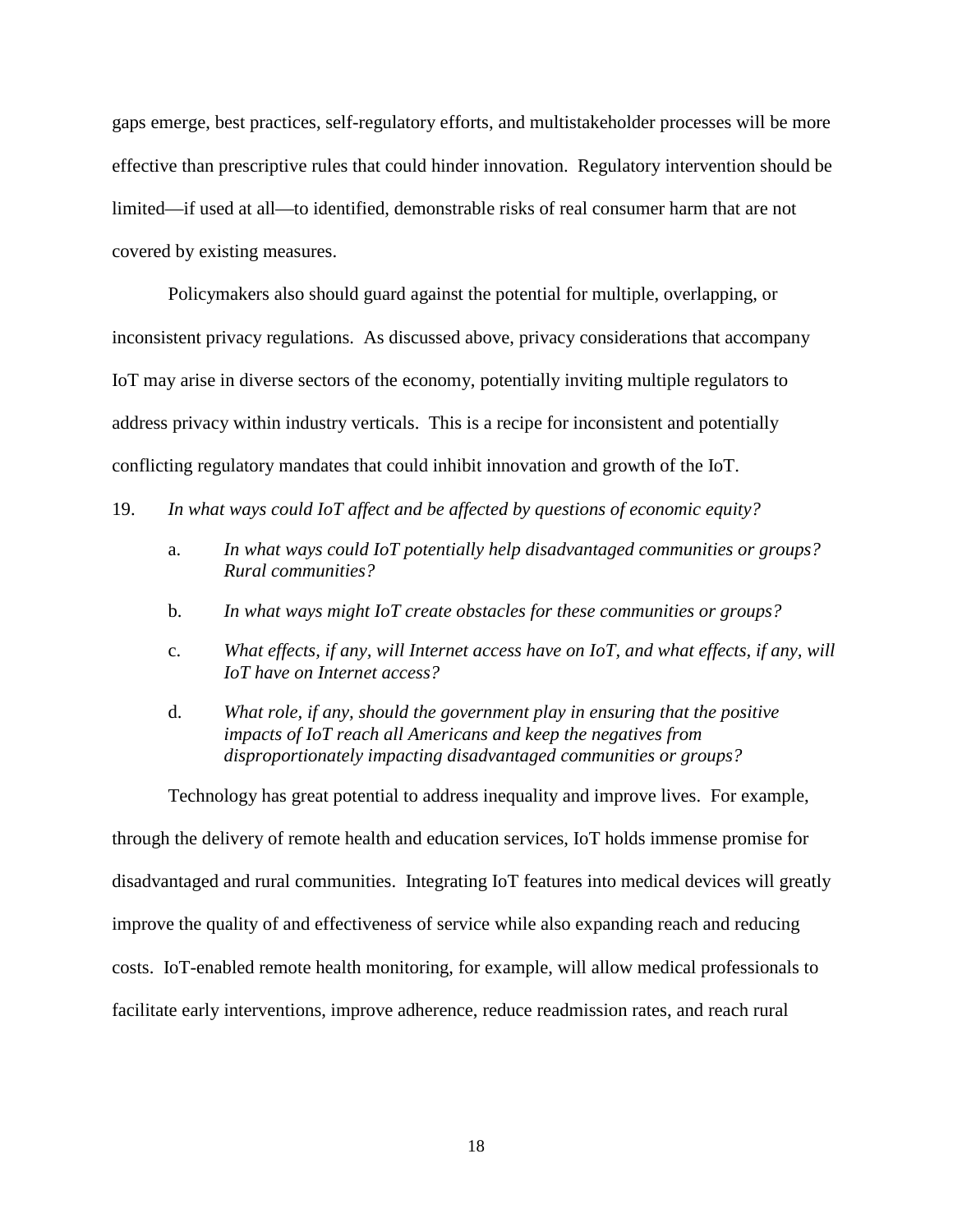populations in more efficient and creative ways.<sup>14</sup> Remote education services similarly will simplify access to content and experts, overcoming traditional constraints of time, location, and collaboration.[15](#page-18-1)

Smart cities technologies also will significantly improve the quality of life for city residents, including for low-income residents. Among other applications, these services can improve the efficiency and safety of mass transit, improve safety monitoring of public spaces, monitor air and water quality in real time, and provide crucial information to public safety. As discussed above, the U.S. government can unlock these benefits through policies that provide the right incentives for growth and innovation.

### **F. International Engagement**

20. *What factors should the Department consider in its international engagement in:*

- a. *Standards and specification organizations?*
- b. *Bilateral and multilateral engagement?*
- c. *Industry alliances?*
- d. *Other?*

GSMA has been active in promoting industry alliances and cooperation in order to encourage ecosystem convergence toward global, industry-led standards for IoT. As described above, GSMA's Mobile IoT Initiative, a project backed by 26 of the world's leading mobile operators, OEMs, and chipset, module, and infrastructure companies, is working to accelerate the commercial availability of mobile IoT technology by facilitating demonstrations, proofs of concept, and trials of a selection of complementary LPWA licensed spectrum technologies. GSMA's Embedded SIM Specification also provides a single, *de facto* standard mechanism for

<span id="page-18-1"></span>

<span id="page-18-0"></span> <sup>14</sup> *See, e.g.,* http://www.telcare.com.

<sup>15</sup> *See, e.g.,* GSMA and McKinsey&Company, Transforming Learning through mEducation (2012).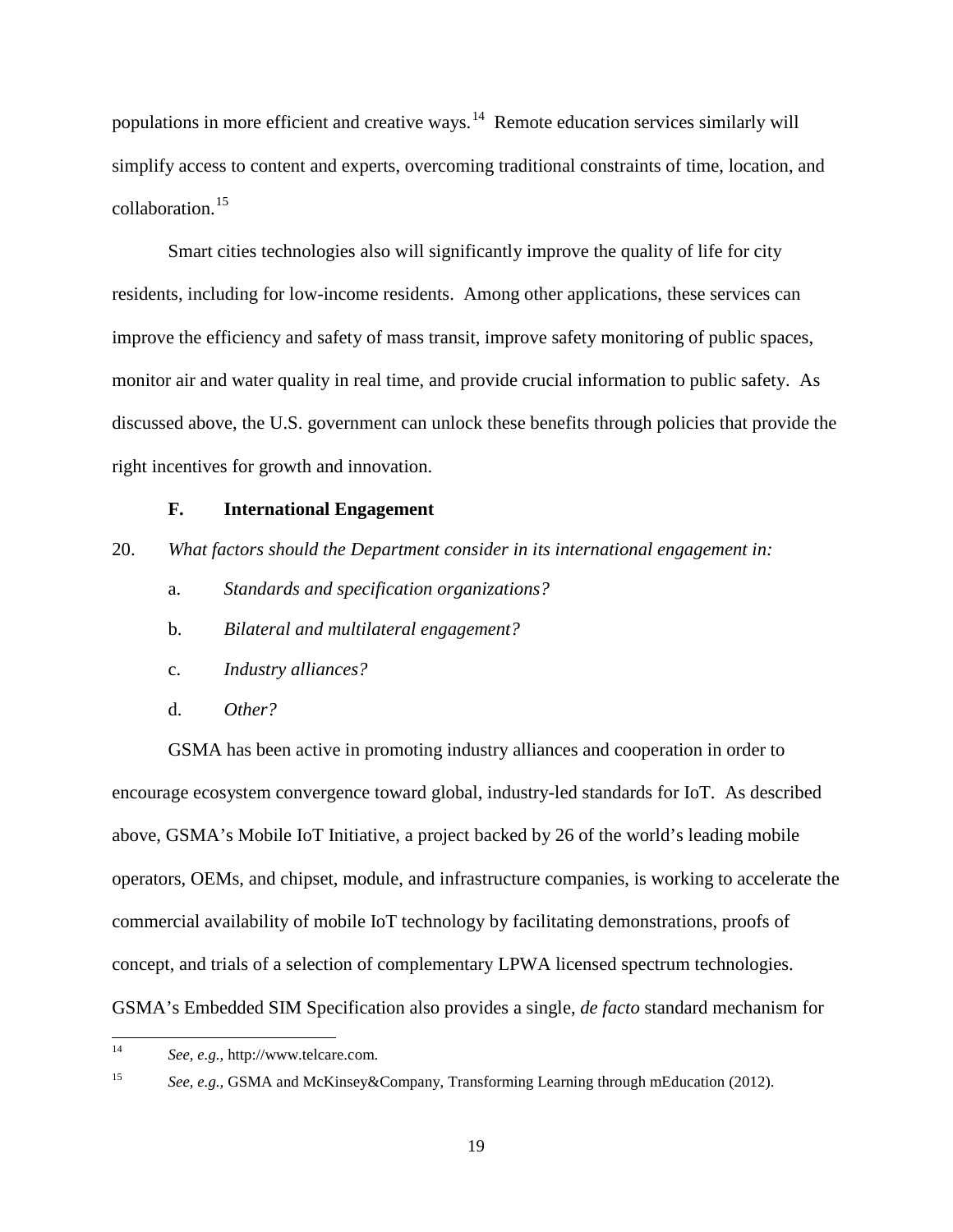the remote provisioning and management of M2M connections, allowing "over the air" provisioning.<sup>[16](#page-19-0)</sup> The U.S. government should encourage industry to engage in these types of collaborations and align around interoperable, industry-led standards.

The U.S. government, in turn, should remain vigilant against international IoT activities that could hinder these industry-led efforts. IoT-related issues have gained tremendous traction at the United Nation's International Telecommunications Union ("ITU"), where a newly created study group, Study Group 20 ("SG20"), is focusing on standardization of end-to-end architectures for IoT and mechanisms for the interoperability of IoT applications and data sets. SG20 outcomes could result in ITU-T Recommendations that set *de facto* requirements at the regional or country-specific level—particularly in developing countries—even where the standards have been surpassed by other efforts or by evolving technology. The U.S. government should engage the ITU to ensure that the work of the ITU on IoT does not exceed its mandate and does not duplicate or conflict with other efforts.

# 21. *What issues, if any, regarding IoT should the Department focus on through international engagement?*

Many countries are moving aggressively on IoT and, as discussed above, regional and intergovernmental organizations also are staking out early roles on IoT policy and technical issues. U.S. diplomacy can best support U.S. innovation and economic growth in IoT by advancing the following policies: (i) promote public policy approaches conducive to investment and innovation in the IoT ecosystem, as described in response to Request 15 above; (ii) promote interoperable, industry-led technical specifications and standards across the IoT industry; and

<span id="page-19-0"></span> <sup>16</sup> GSMA, Remote SIM Provisioning for Machine to Machine, *available at* http://www.gsma.com/connectedliving/embedded-sim/.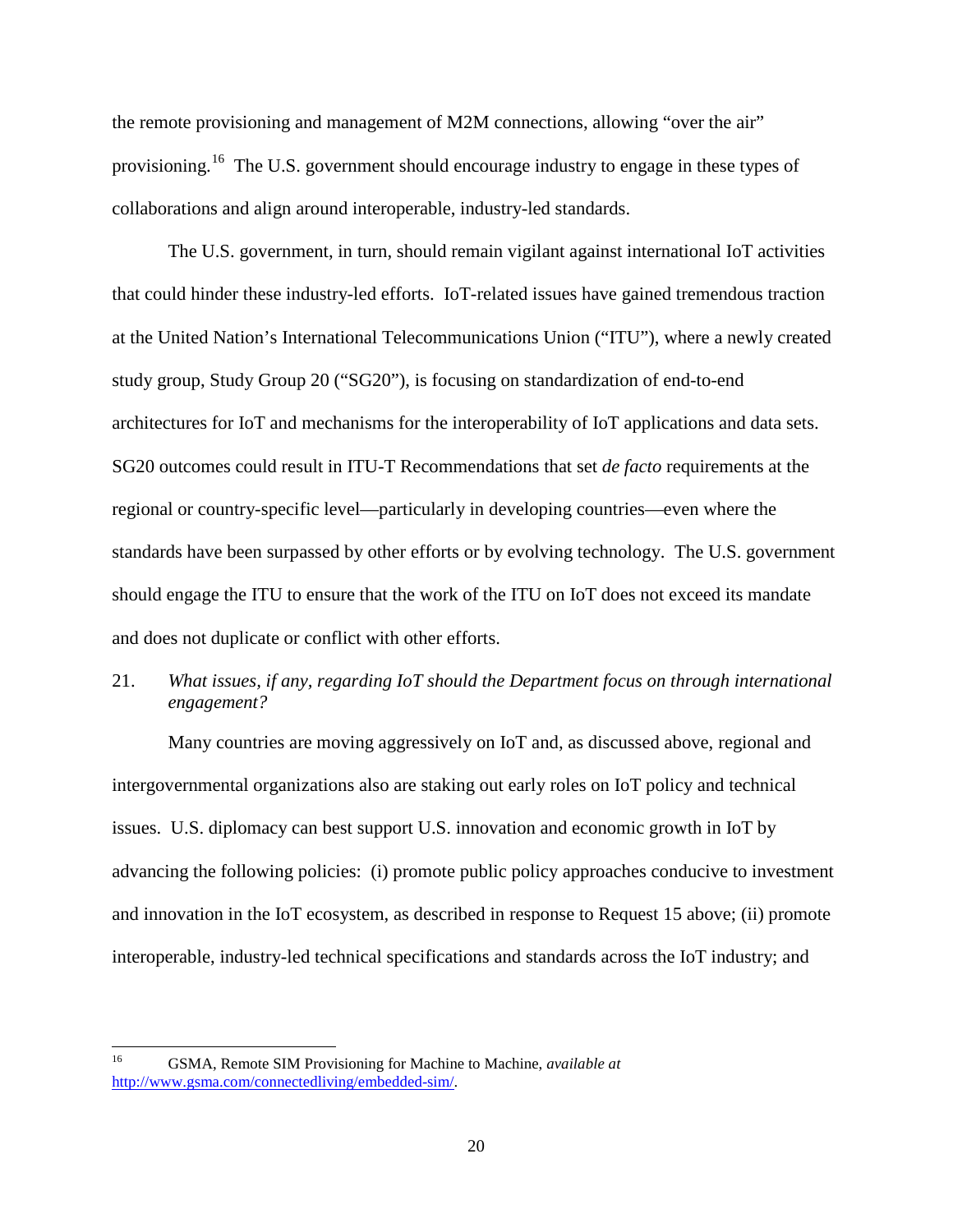(iii) promote the use of harmonized spectrum, using both licensed and unlicensed spectrum to ensure operators can deploy the most appropriate technology mix.

# 22. *Are there Internet governance issues now or in the foreseeable future specific to IoT?*

As a general matter, standards and principles that are applicable to the Internet, including Internet governance, also are applicable to the IoT. To date, the Internet has evolved and flourished under a multistakeholder governance model, in which governments participate on an equal footing with the private sector, civil society, and academia. This open and transparent governance has encouraged broad participation from a wide range of stakeholders and spurred innovation and economic growth that benefits consumers around the world. The IoT undoubtedly presents challenges to traditional Internet governance models, but if it is to develop in manner that continues to ensure an open, secure, and accessible Internet, these challenges must be addressed within the multistakeholder framework.

23. *Are there policies that the government should seek to promote with international partners that would be helpful in the IoT context?*

The same policies that will drive IoT development and deployment domestically will ensure its success globally. In fact, efficiencies achieved by economies of scale require that international partners promote an enabling environment for IoT. Thus, the U.S. government should promote the same policies outlined in response to Request 15 with international partners.

24. *What factors can impede the growth of the IoT outside the U.S. (e.g., data or service localization requirements or other barriers to trade), or otherwise constrain the ability of U.S. companies to provide those services on a global basis? How can the government help to alleviate these factors?*

An increasing trend of data localization requirements and other government policies that restrict the seamless flow of information across borders pose a serious risk to the growth of IoT. Many IoT services will rely on reaching global scale to maximize their effectiveness and commercial potential. National or regional rules that restrict data flows or impose localization